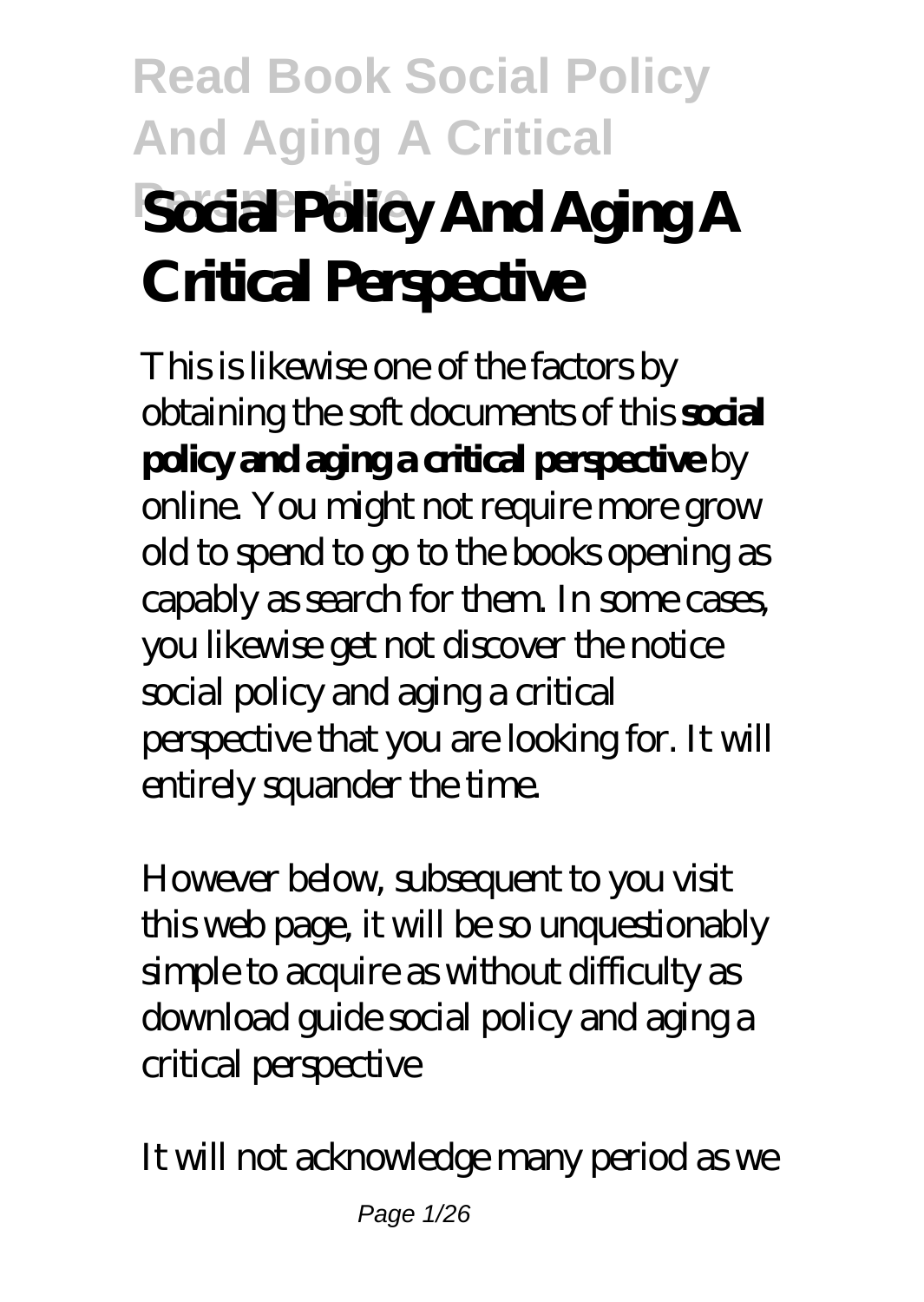**Perspective** accustom before. You can accomplish it even though sham something else at house and even in your workplace. suitably easy! So, are you question? Just exercise just what we provide under as competently as review **social policy and aging a critical perspective** what you bearing in mind to read!

Social Policy in an Ageing Society *Social Policy: Crash Course Government and Politics #49* Social Policies and Global Aging **The Age of Unequals: An Evening with Richard Willianson A\* Sociology:** Revision for family and social policy **Myths of Aging Longevity: The Benefits and Burdens of an Aging Society** Social Policy Briefing Book Guest Lecture Dr KNY for Fall 2020 Aging \u0026 Social Policy Class Albany State University History of Social Welfare How More Americans Are 'Aging in Place' **What is** Page 2/26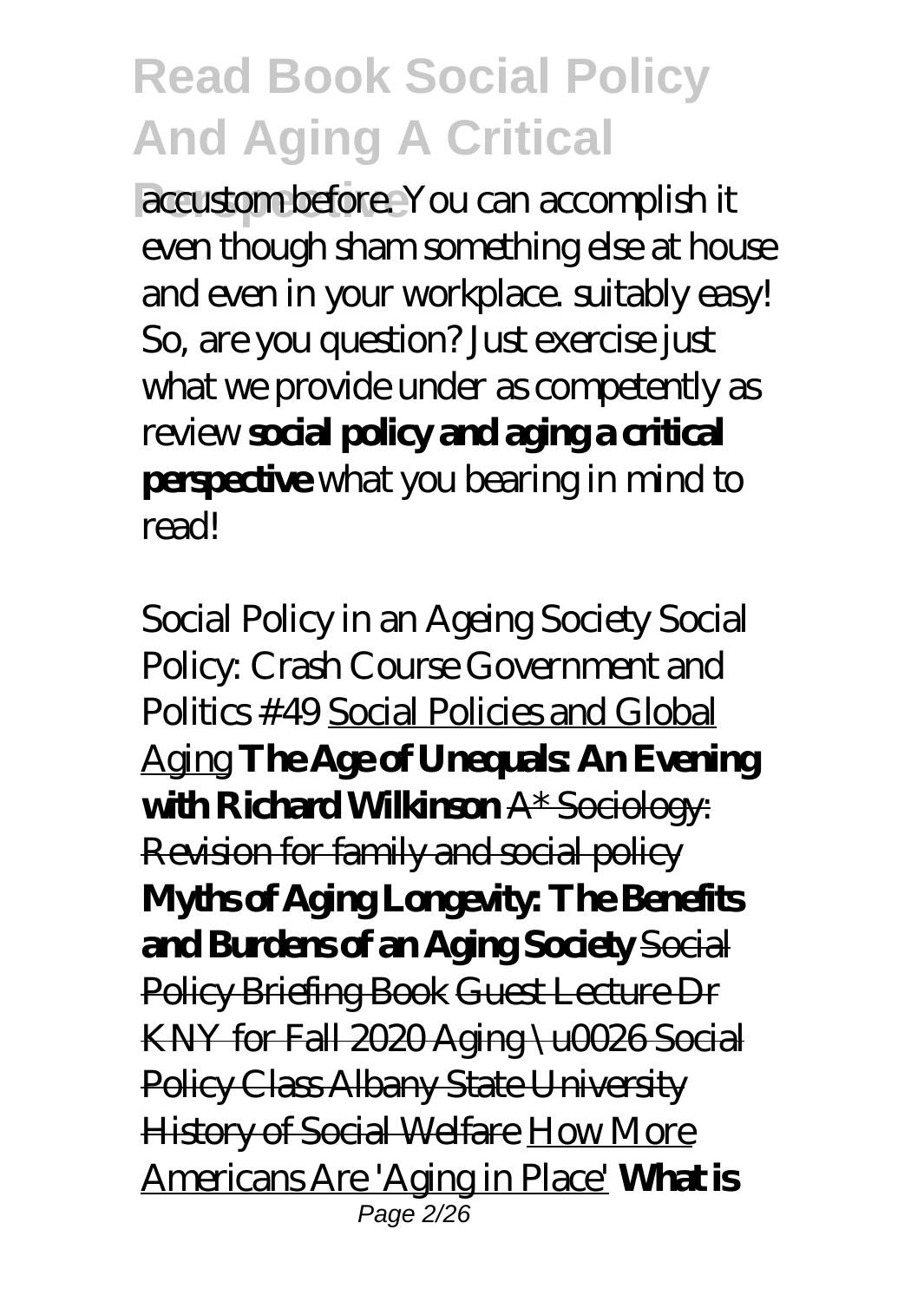**Perspective the process of ageing? Ageing Unlocked: with Professor Malcolm Johnson Social Security: The Greatest Government Policy of All Time?** *Why is Social Policy Important?* In conversation with John Macionis Population Aging and Economic Growth: Impact and Policy Implications Complexity and social policy - Interview with Eileen Munro

Social Policy and Development - Thammasat UniversityAmanda Grenier - Age, aging and 'growing old': Sociocultural perspectives *Lecture Week 2 - The History of Social Welfare Policy, Part 1* How to die young at a very old age | Nir Barzilai | TEDxGramercy**Hartley Dean - What is Social Policy?** *Martha Nussbaum: The Philosophy of Thoughtful Aging Welfare and Wellbeing* 3 minutes, 3 messages: Social Policy as a Tool for Transformation **Social Policy at LSE: Ruth Lupton** *Inequality and Social Policy* Page 3/26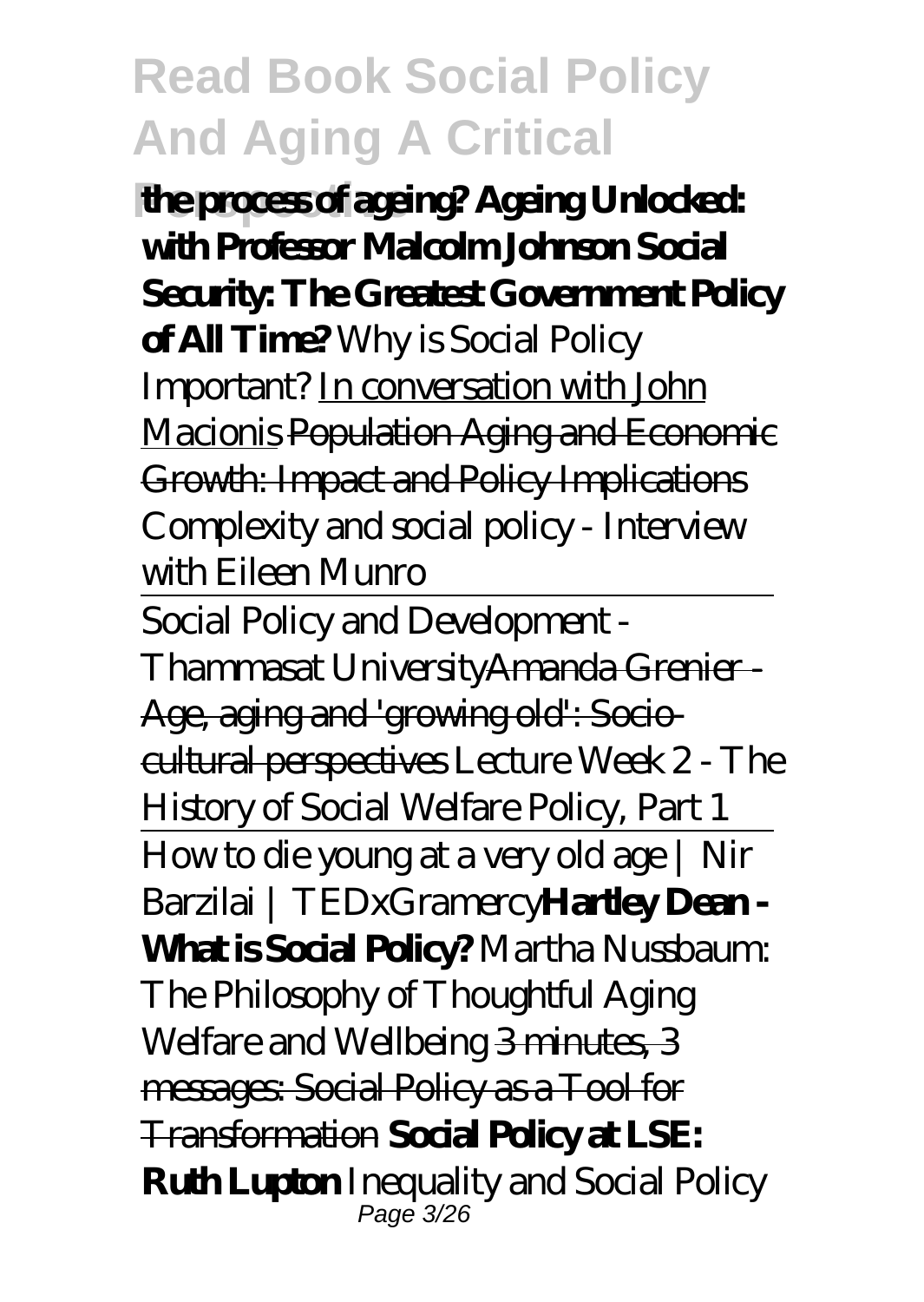**Perspective** *– How Can We Do Better?*

What is the third age? - Ageing Unlocked: with Professor Malcolm Johnson The Future of Social Policy: Hard Lessons from the U.S.*What is SOCIAL POLICY? What does SOCIAL POLICY mean? SOCIAL POLICY meaning, definition \u0026 explanation* Social Policy And Aging A

Journal of Aging & Social Policy, Volume 32, Issue 4-5 (2020) Older Adults and COVID-19: Implications for Aging Policy and Practice. Introduction . Article. Protecting and Improving the Lives of Older Adults in the COVID-19 Era. Edward Alan Miller , PhD, MPA. Pages: 297-309. Published online: 25 Jun 2020.

Journal of Aging & Social Policy: Vol 32,  $N<sub>0</sub>4.5$ Health Care and Aging (General) | Public

Policy and Aging (General) | Sociology Page 4/26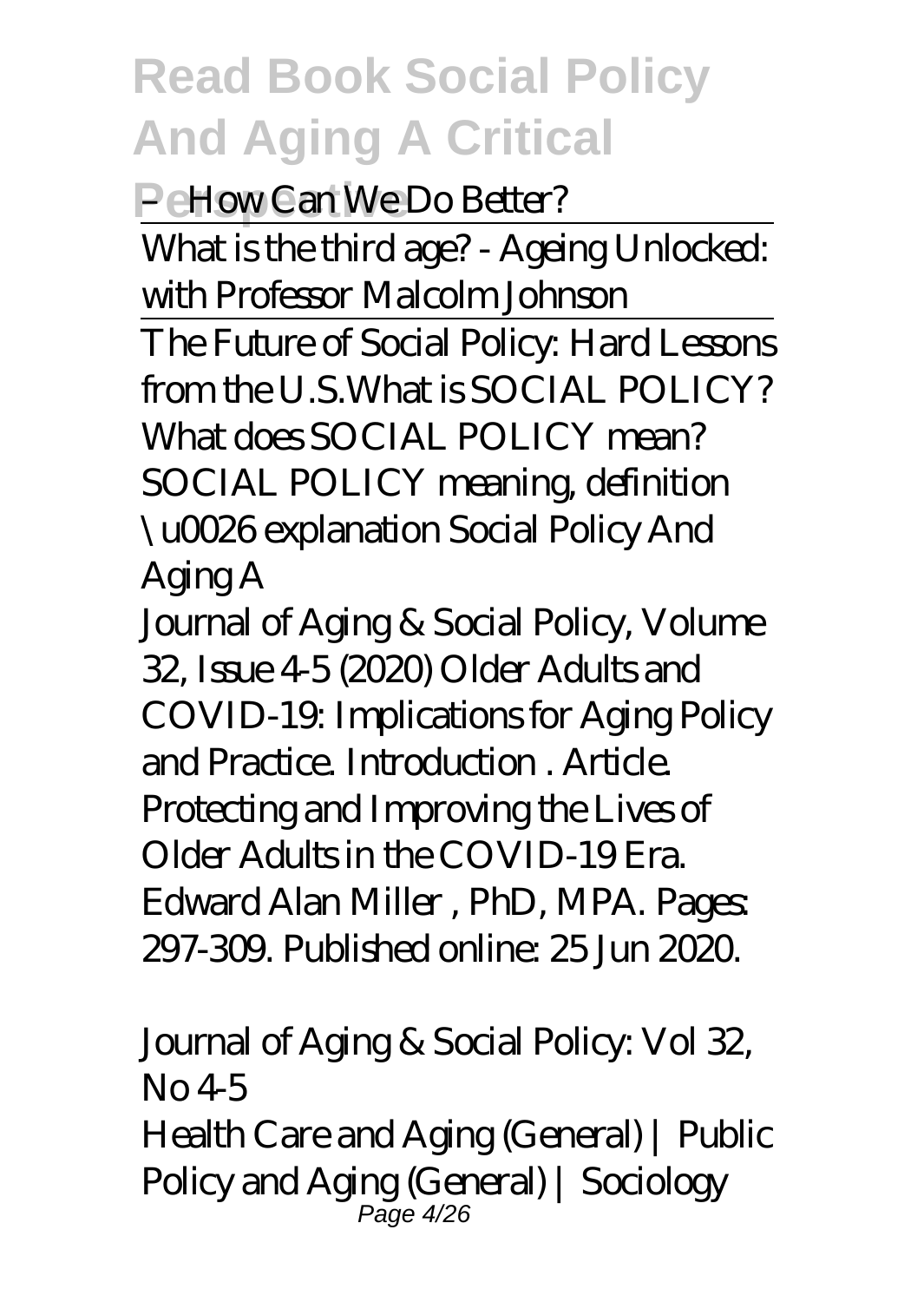**Read Book Social Policy And Aging A Critical Perspective** (General)

Social Policy and Aging | SAGE Publications Ltd The only comprehensive book-length treatment of the subject, Social Policy and Aging addresses the globalization of capital and developments in health care restructuring. Combining social...

Social Policy and Aging: A Critical Perspective - Carroll ...

Policies for the aged would become organically designed and discursively realised forms of lifelong social provision reshaping of social practices so that the way individuals live their lives are engineered to ensure that experience of life among older citizens is secure and satisfying in its own right, rather than simply protected from disengagement and deterioration as features of old age that we Page 5/26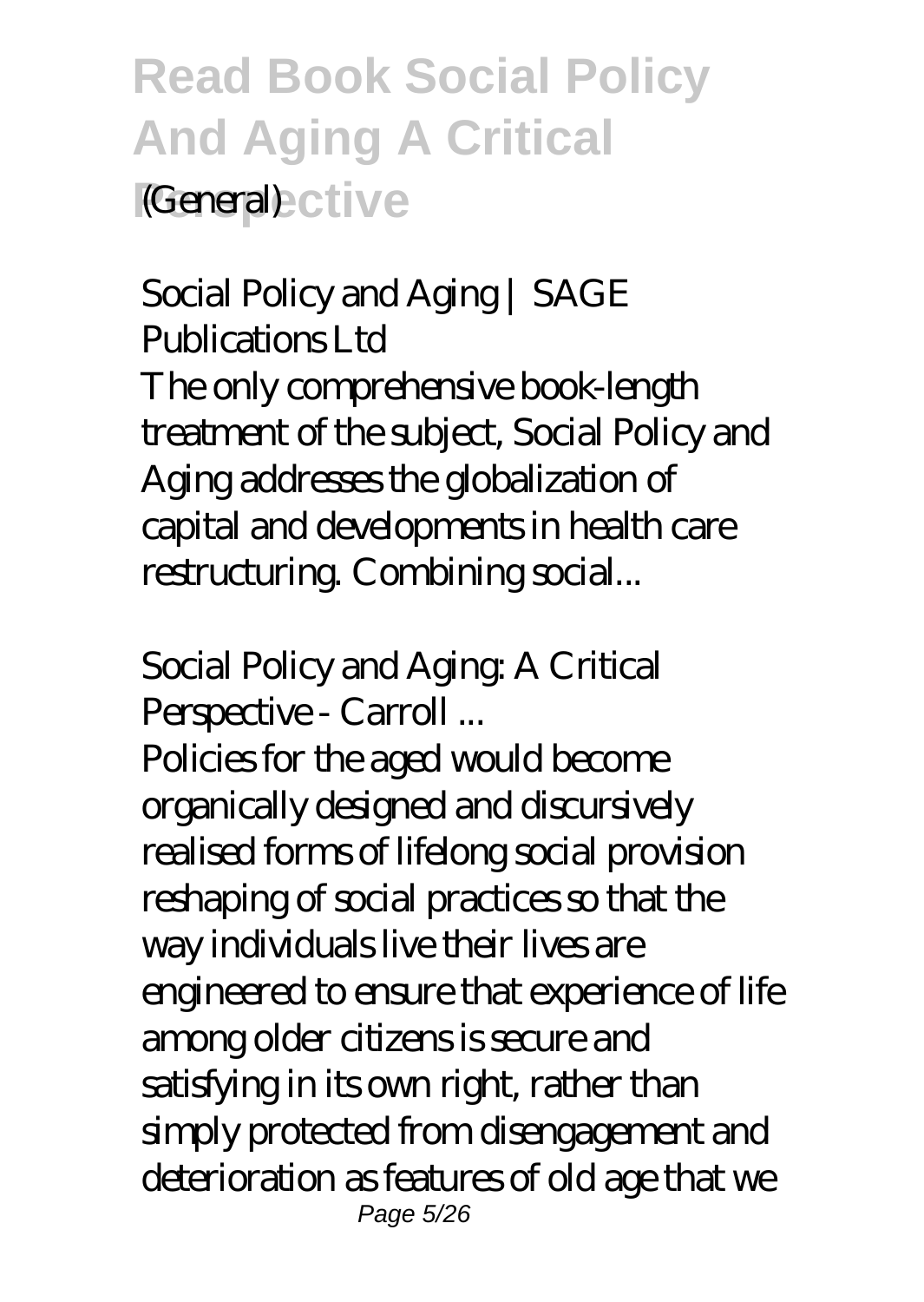have come to take for granted.

A social policy on ageing: to reduce the costs of old age ... Social Policy and Aging. This groundbreaking book provides a comprehensive treatment of the political economy of aging. From the founder and key thinker in the field comes a work that aims to contribute to the understanding of old age and aging in the context of problems and issues of the larger social

order in America.

Social Policy and Aging | SAGE Publications Inc This groundbreaking book provides

comprehensive treatment of the political economy of aging by a scholar widely credited as the founder and key thinker of this field in the US and internationally. The body of work presented in this Page 6/26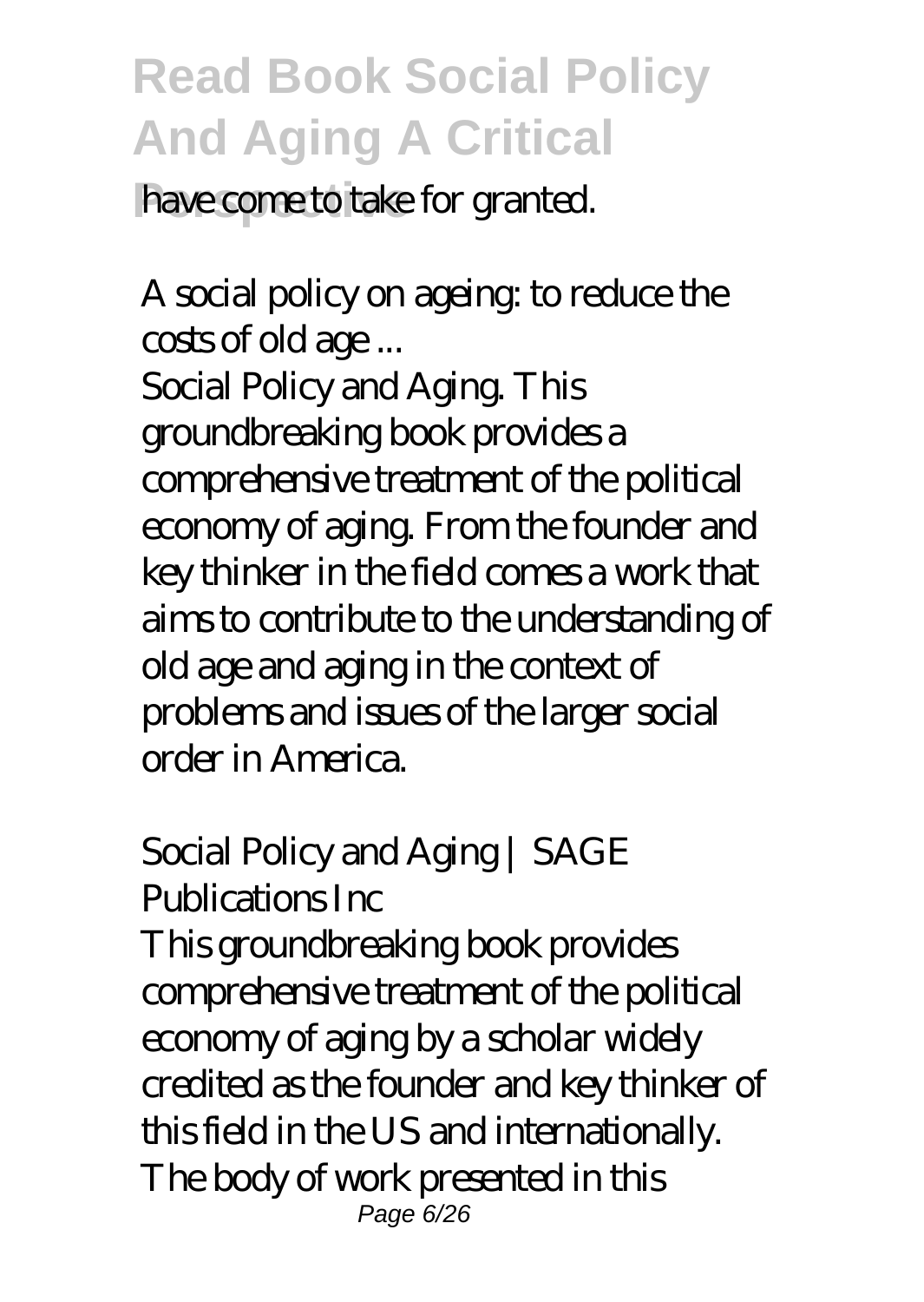**Perspective** volume, in developing this critical perspective, aims to contribute to the understanding of old age and aging in the context of problems and issues of the larger social order in the world's most advanced capitalist nation, the U.S.A..

SAGE Books - Social Policy & Aging: A Critical Perspective

The challenge of social policy for older people. Social policy for older people has had to respond to a series of challenges. The first, and perhaps most significant, of these is a generalized perception of a social policy 'crisis' and the need to reappraise the role of the state. This has been closely associated with an apparent paradigm shift away from state-centred welfarism that emphasised solidarity and aspired to universality.

Social policy and population ageing: Page 7/26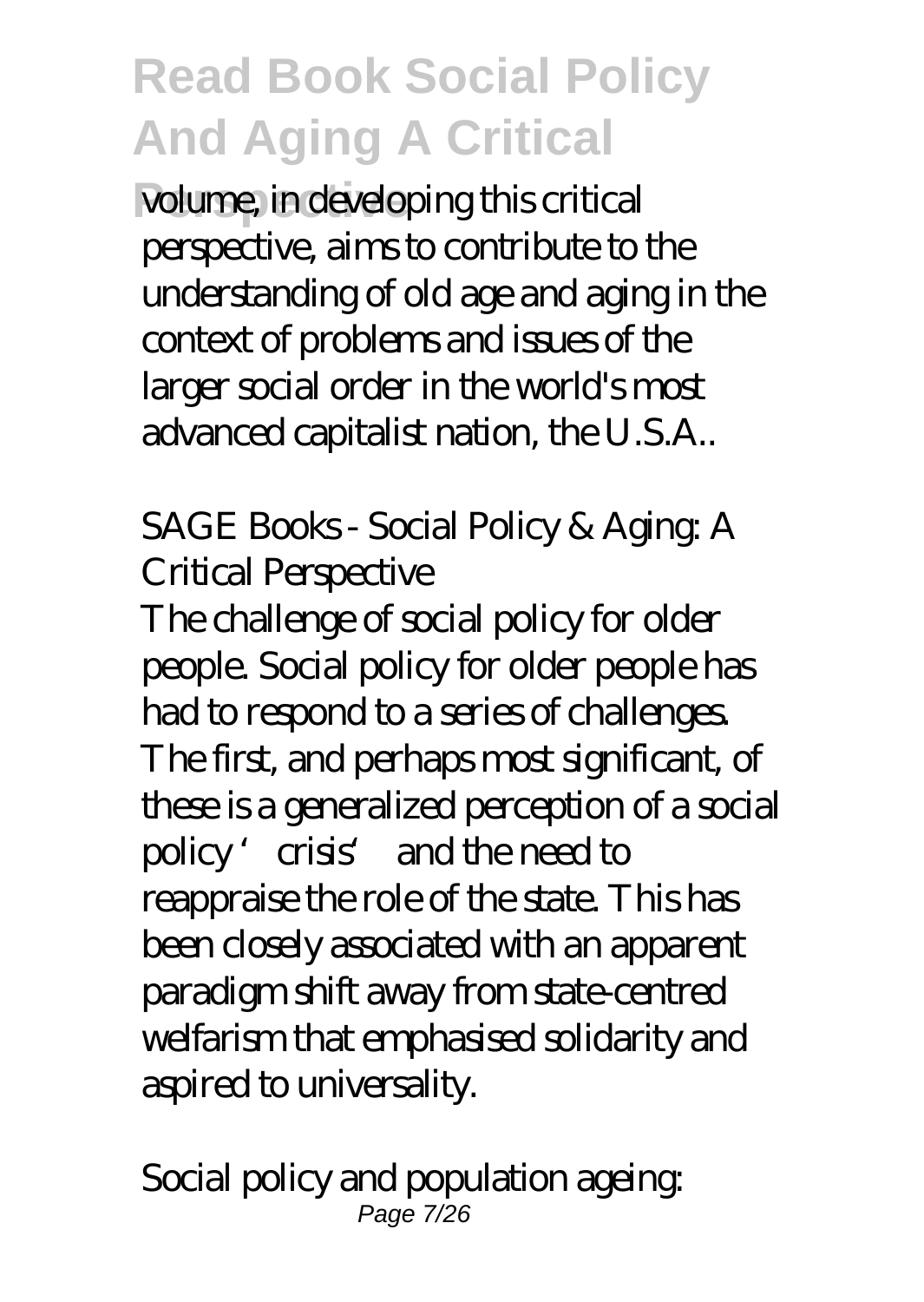drallenges for north ...

Combining biological and social science insights it is argued that, while ageing is inevitable, it is also plastic. This means that it not only manifests itself in different ways but also that it can be modified by mitigating the various risk factors that drive it.

Why the UK Needs a Social Policy on Ageing | Journal of ...

This review considers the social and cultural factors likely to affect attitudes, behaviours and experiences throughout the ageing process and their implications for policy. Comment on the report....

Future of ageing: attitudes to ageing social and ...

On a positive note, federal policies have begun to align in a positive way for aging in a few ways. For the first time, Medicaid Page 8/26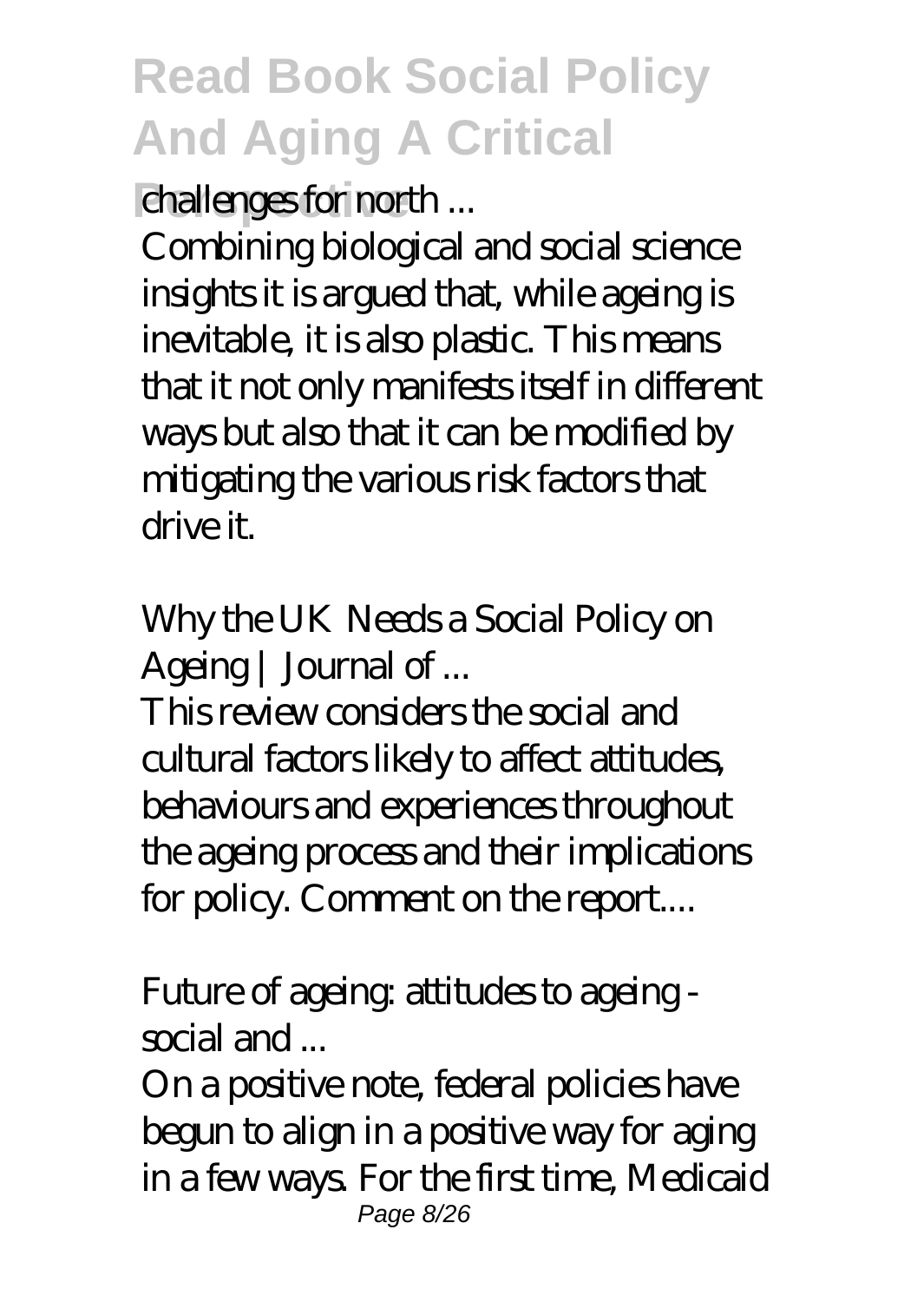is spending more on home and communitybased care than nursing home...

Government Policies for an Aging Society The body of work presented in this volume, in developing this critical perspective, aims to contribute to the understanding of old age and aging in the context of problems and issues of the larger...

Social Policy and Aging: A Critical Perspective - Carroll ... Browse the list of issues and latest articles from Journal of Aging & Social Policy. List of issues Latest articles Partial Access; Volume 32 2020 Volume 31 2019 Volume 30 2018 Volume 29 2017 Volume 28 2016 Volume 27 2015 Volume 26 2014 Volume 25 2013 Volume 24 2012 Volume 23 2010-2011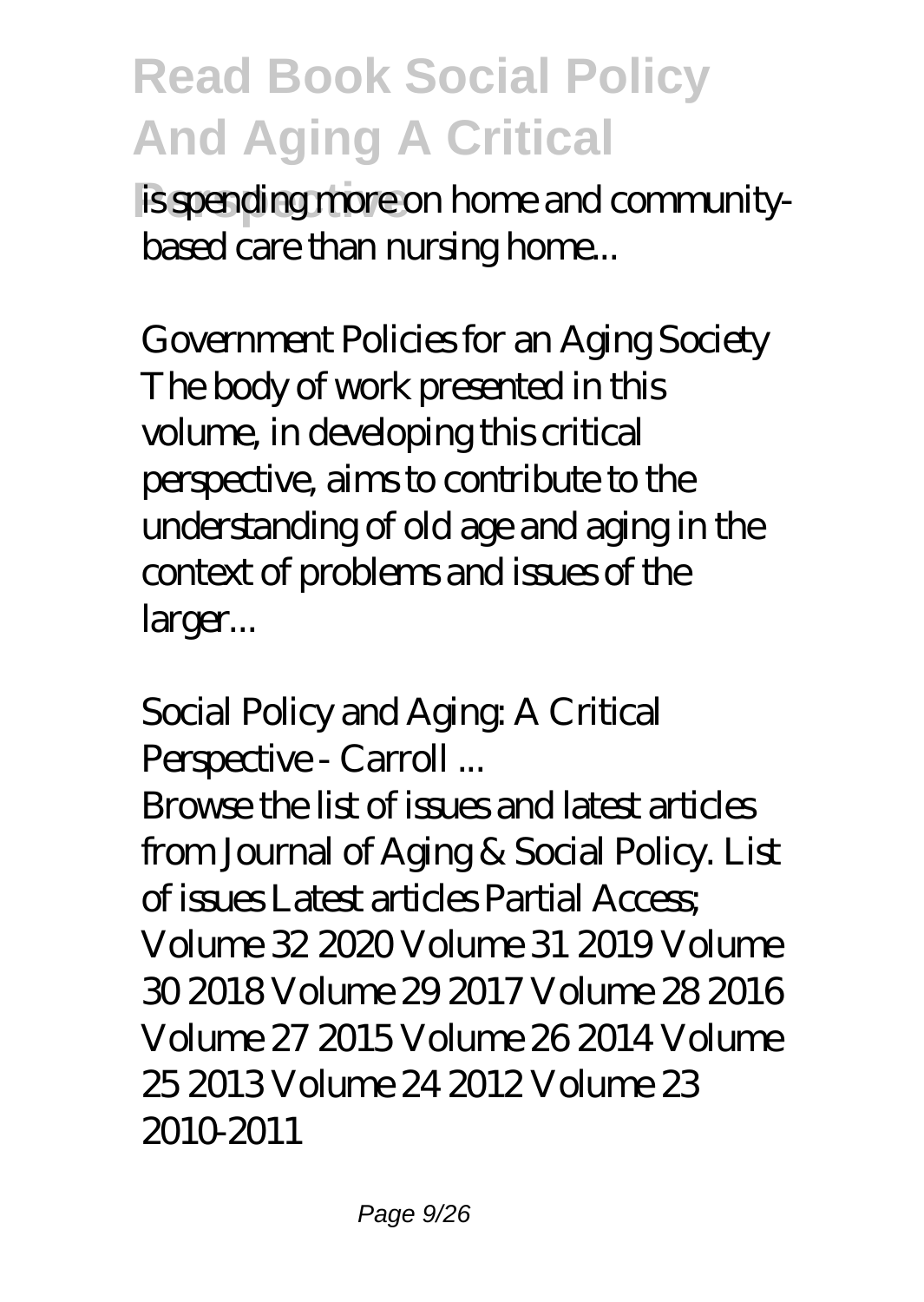**Perspectively List of issues Journal of Aging &** Social Policy

Two approaches—international comparisons on aging and the relationship between macro social policy and real people's lives—provide the foundation for understanding aging social policy. The connection between macro and micro is reinforced through descriptions of the varied ways in which different countries construct social policies and their direct effect on an older adult's quality of life .

Aging Social Policies | SAGE Publications Inc

In this entry, social policies refer to policies that affect well-being of individuals and families. They are usually referring to income maintenance policy, educational policy, social welfare policy, housing policy, and health policy. Aging society refers to a society that has at least 14 % of Page 10/26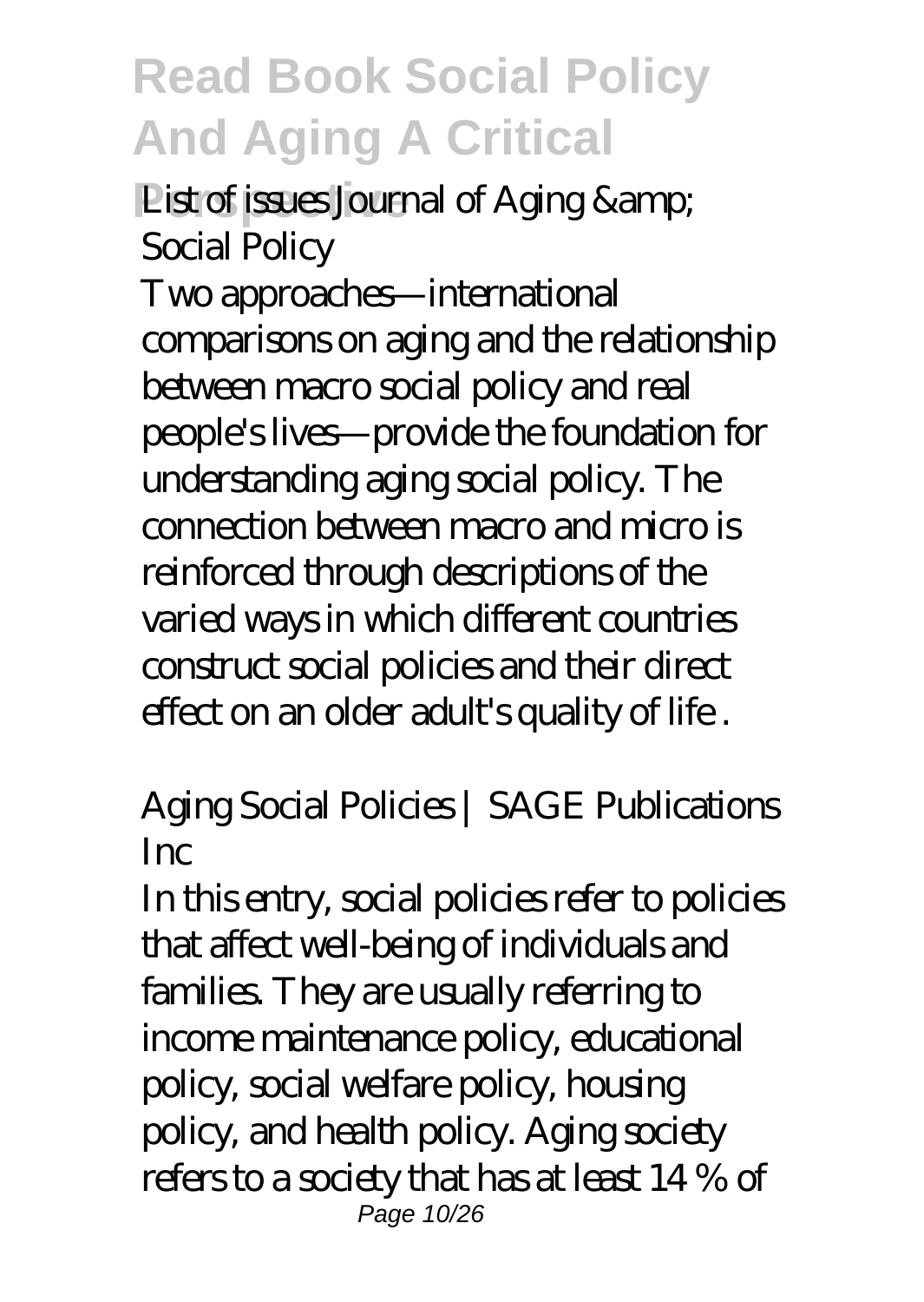its population aged 65 years or older.

Social Policies for Aging Societies | **SpringerLink** In addition, declining birth rates in industrialized countries means a decrease in the number of adults under 64. In Aging Social Policies: An International Perspective the authors consider how policy–domestic and international–affects and will continue to affect the lives of our aging population.

SAGE Books - Aging Social Policies: An International ...

Social Policy & Aging. Social Policies Benefiting Seniors Since 1900. Beginning early in the last century social policies regarding seniors concentrated on their economic situation. This resulted in a burgeoning of organizations and government programs whose sole purpose Page 11/26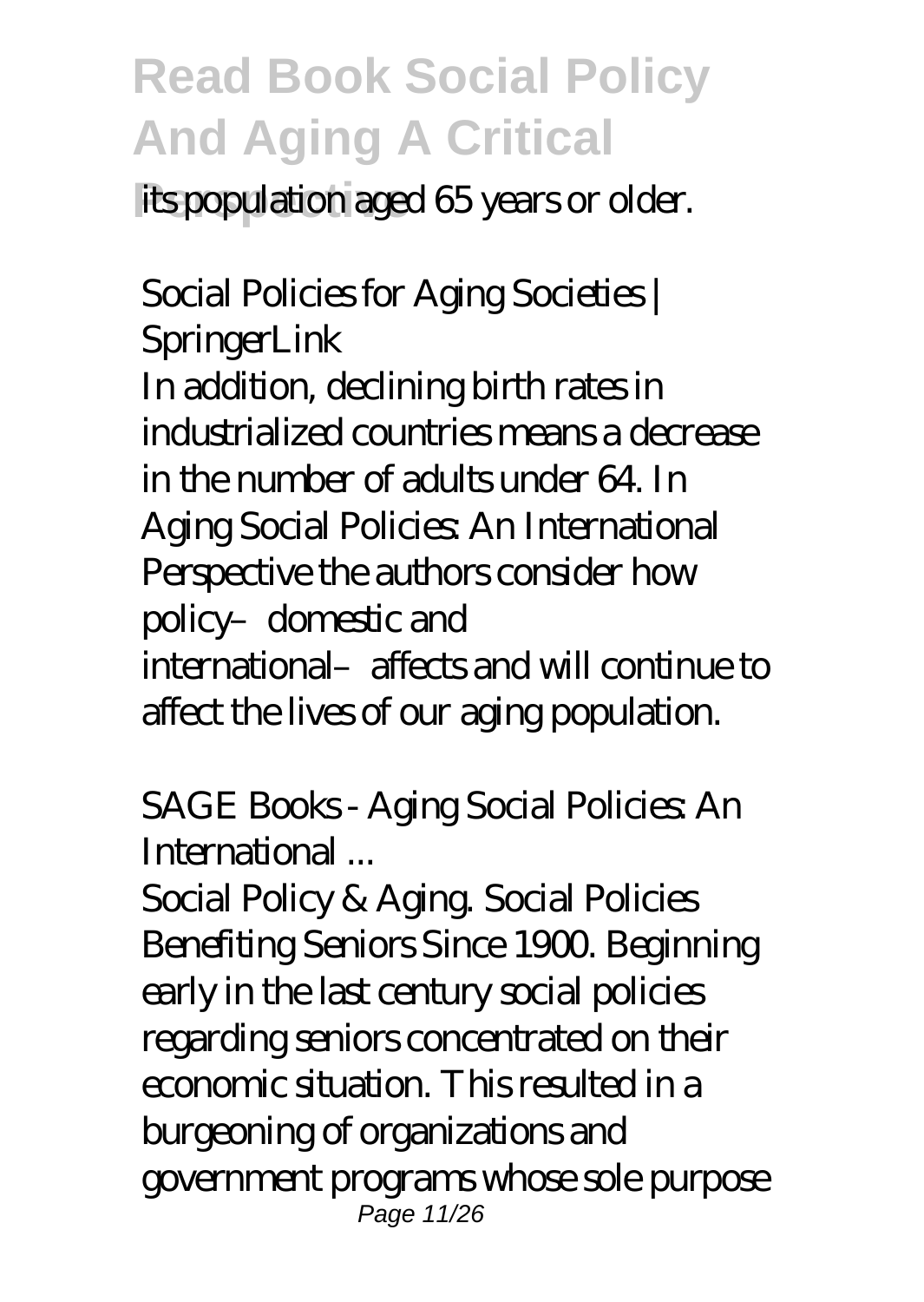was to pull seniors out of poverty, advocate for them, and assist in passing a number of government programs to protect them.

Social Policy & Aging - Nap411 Navigating the Aging Process The Centre for Policy on Ageing (CPA) is highlighting its recent report for the Runnymede Trust, The future ageing of the ethnic minority population of England and Wales. By 2051, in England and Wales, there will be 3.8 million black and minority ethnic older people aged 65 and over and 2.8 million aged 70 and over.

Centre for Policy on Ageing Synopsis In this important new book, three leading social theorists of old age present a critical review of key theoretical developments and issues influencing the study of adult ageing. The authors explore contemporary trends in social policy Page 12/26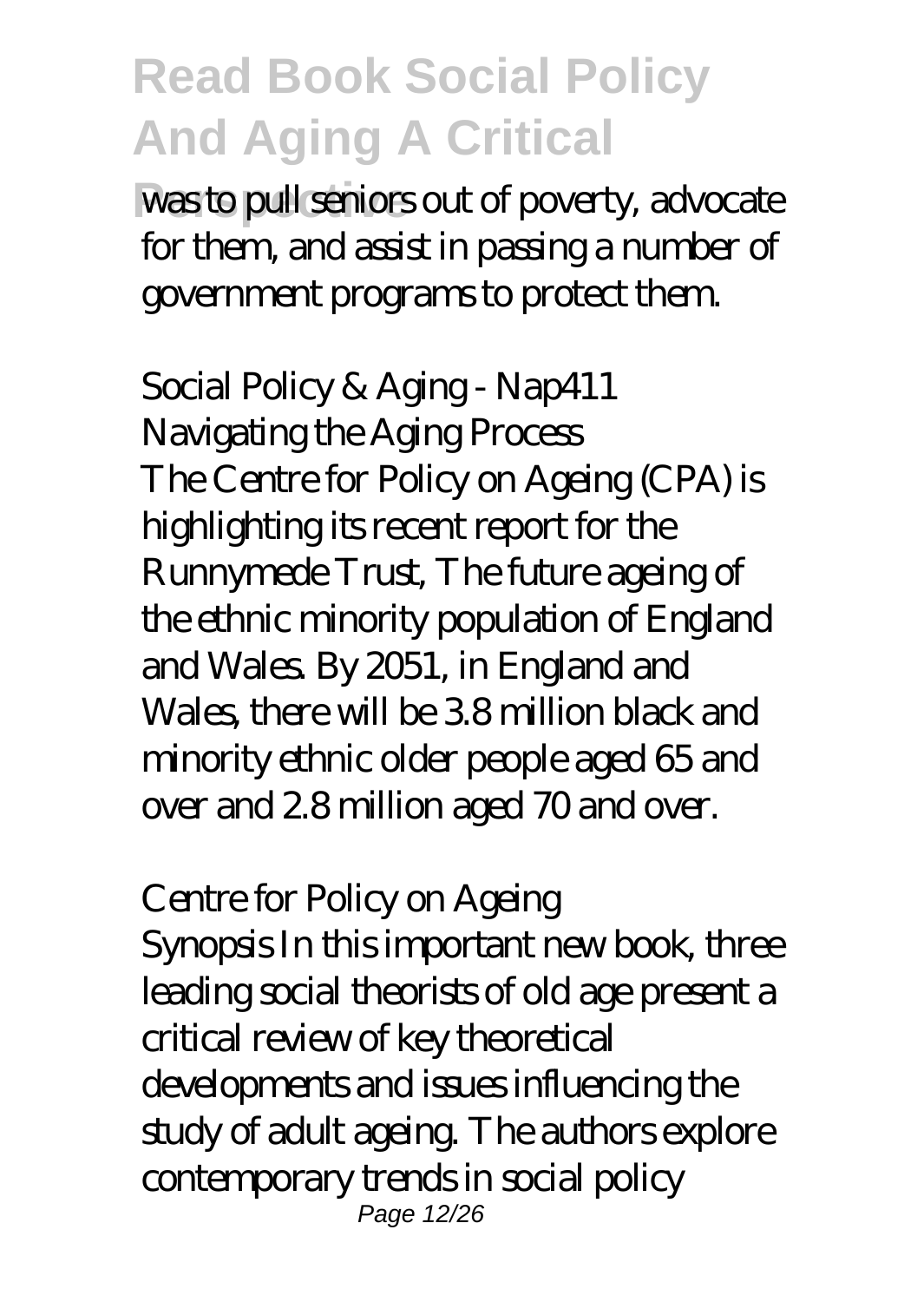drawing on the experience of ageing in the USA, Europe and an increasingly global environment.

As people age, they are at increased risk of having their basic human rights threatened or violated. When age is perceived as incompetence, it can easily lead to discrimination that impacts human rights. Based on the premise that social policy must reflect human rights principles, this graduate-level textbook views the challenges associated with aging as opportunities for policy development that stresses the rights of older adults rather than needs. The text distinguishes between needs" and "rights" and describes those policies and services that best ensure that the rights of older adults are actually met—particularly programs that enable Page 13/26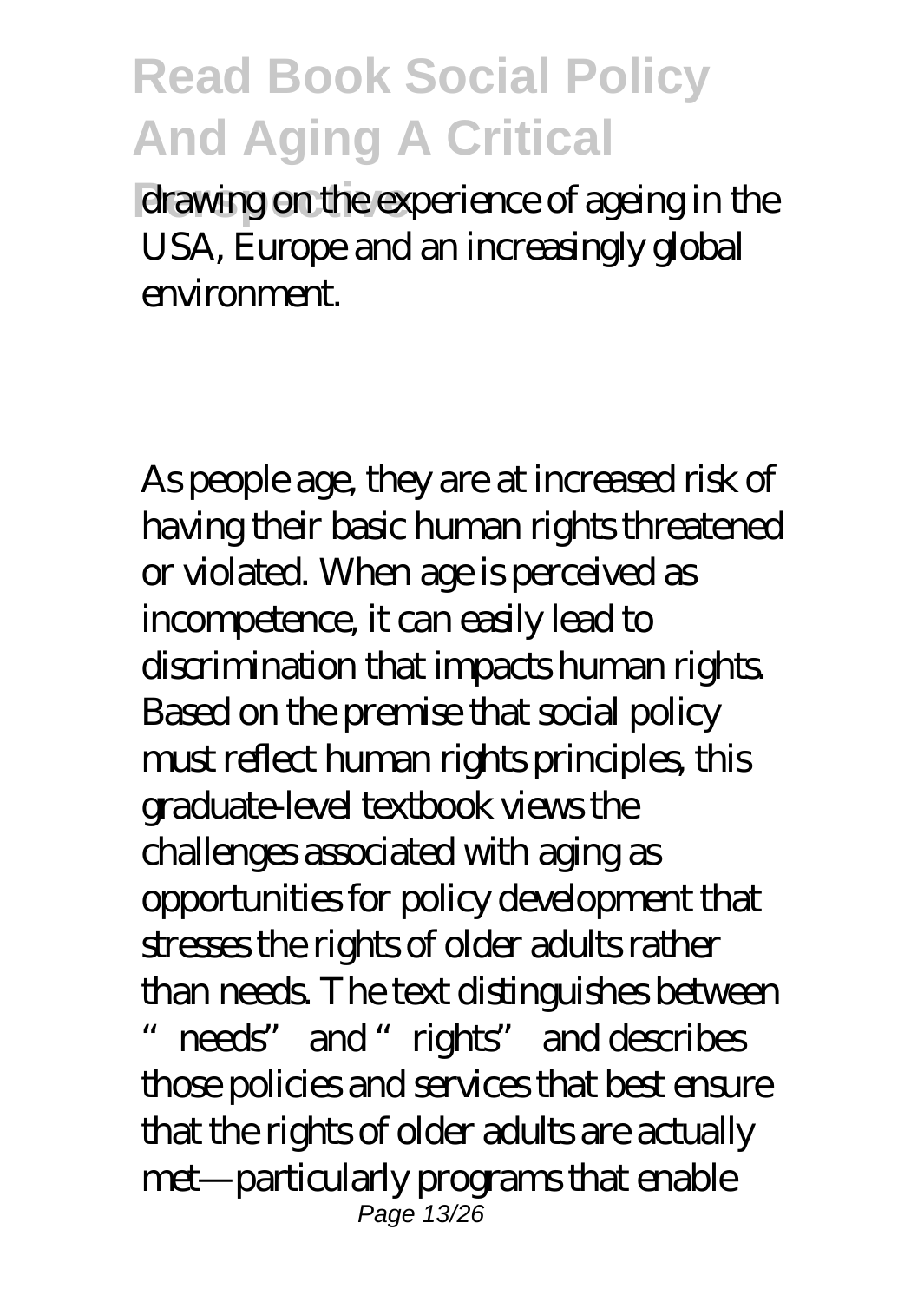**Perspective** people to remain in their own communities so they can benefit from continued integration and participation in society. Issues and challenges surrounding such efforts, and gaps in social policies faced by specific subsets of older people, are critically examined. The book first analyzes current aging policies and rights and considers the Older Americans Act as a basic policy framework. With an eye to promoting independence, the book discusses issues of income, housing, transportation, health, and home care and what constitutes a "livable community," along with policies that promote wellbeing and focus on preventing senior abuse and exploitation. Challenges faced by older workers are covered, as are issues particular to family caregivers, older women, and grandparents as caregivers. Gaps in social policies for LG BT seniors and older members of specific ethnic Page 14/26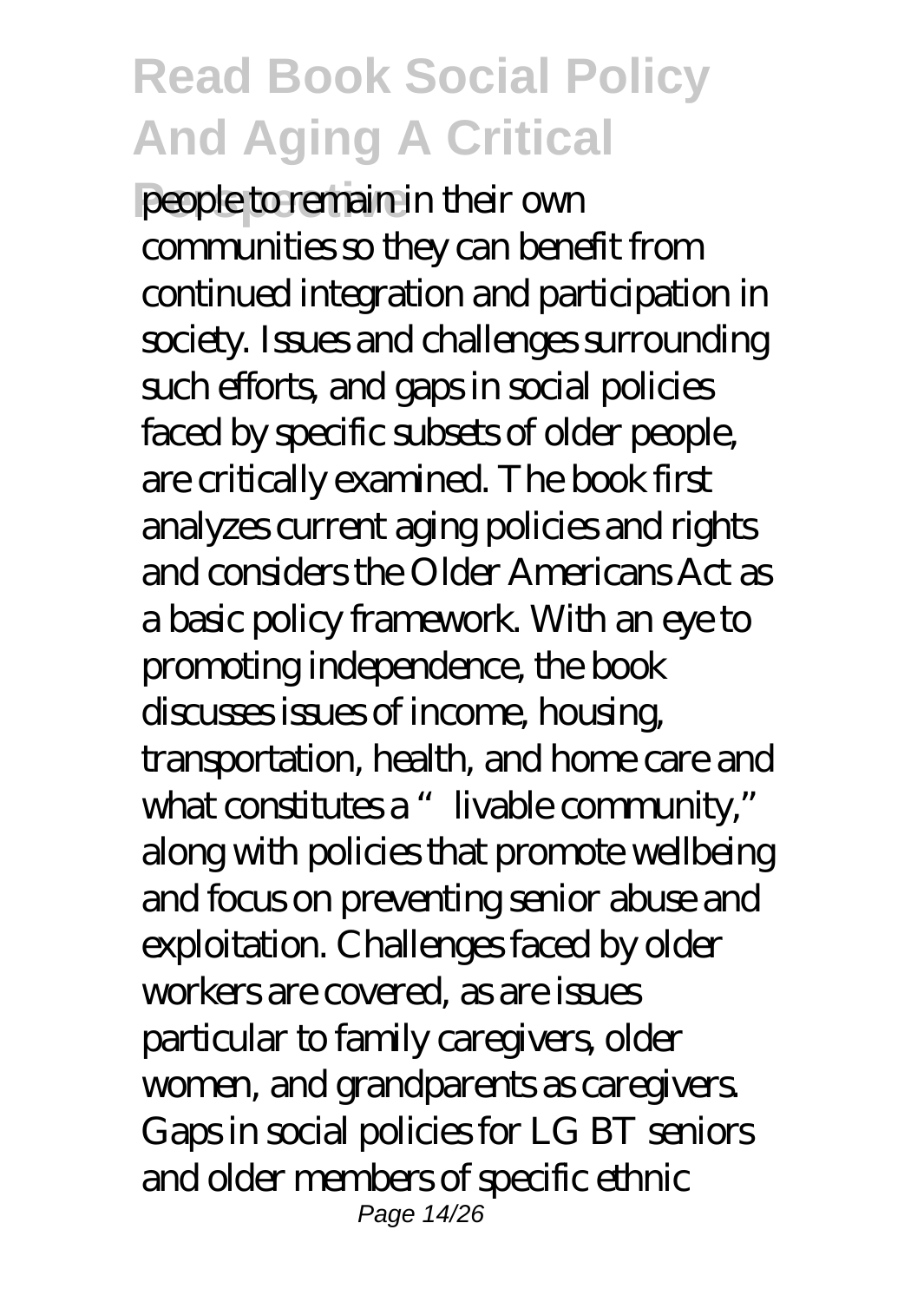**Perspective** groups are discussed. Particular attention is given to global issues and aging policies in diverse countries and the ways in which they reflect human rights concerns. Each chapter concludes with probing discussion questions for classroom use. KEY FEATURES: Presents a human rights framework for aging policy Distinguishes between needs and rights of older persons Focuses on policies and programs that can help older people to remain in the community Explores the issues and challenges of specific older populations Discusses global responses and concerns with regard to older persons and human rights Carole B. Cox, MSW, PhD, is professor at the Graduate School of Social Service, Fordham University. She is a fellow of the Gerontological Society of America and a Fulbright scholar. She is the author of more than 50 journal articles and chapters dealing with various aspects Page 15/26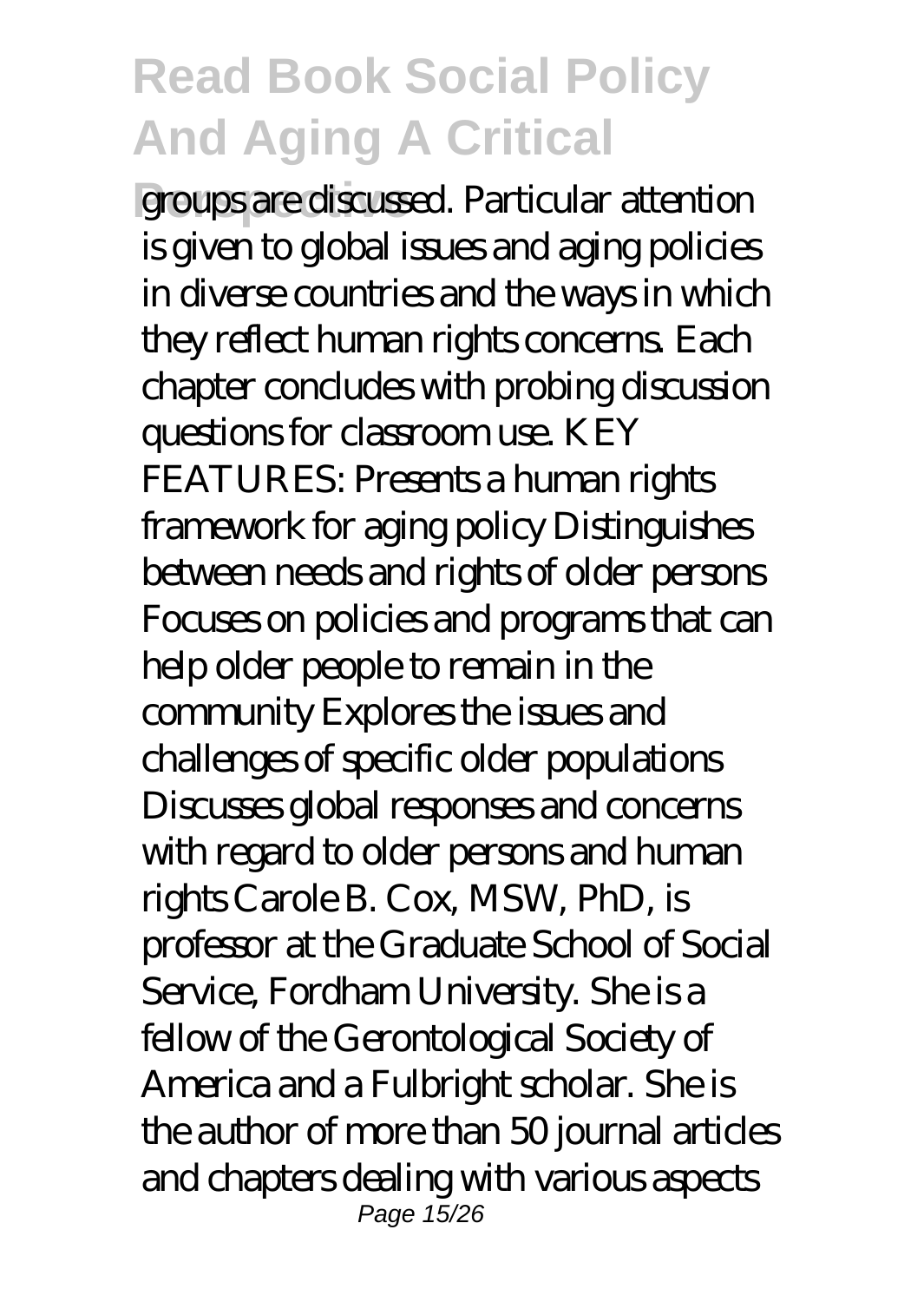of aging and caregiving, with extensive research on caregivers for persons with dementia, their needs, and their use of services. Her recent work includes a study of the impact of dementia on the workplace. Her caregiving research also includes that of grandparents raising grandchildren, leading to the development of a curriculum, Empowering Grandparents Raising Grandchildren: A Training Manual for Group Leaders (Springer Publishing Company, 2000). She  $is$  the editor of  $To$  Grandmother's House We Go and Stay: Perspectives on Custodial Grandparents (Springer Publishing Company, 2000). Her other books include Home Care for the Elderly: An International Perspective, coauthored with Abraham Monk (1991); The Frail Elderly: Problems, Needs, and Community Responses (1993); Ethnicity and Social Work Practice, coauthored Page 16/26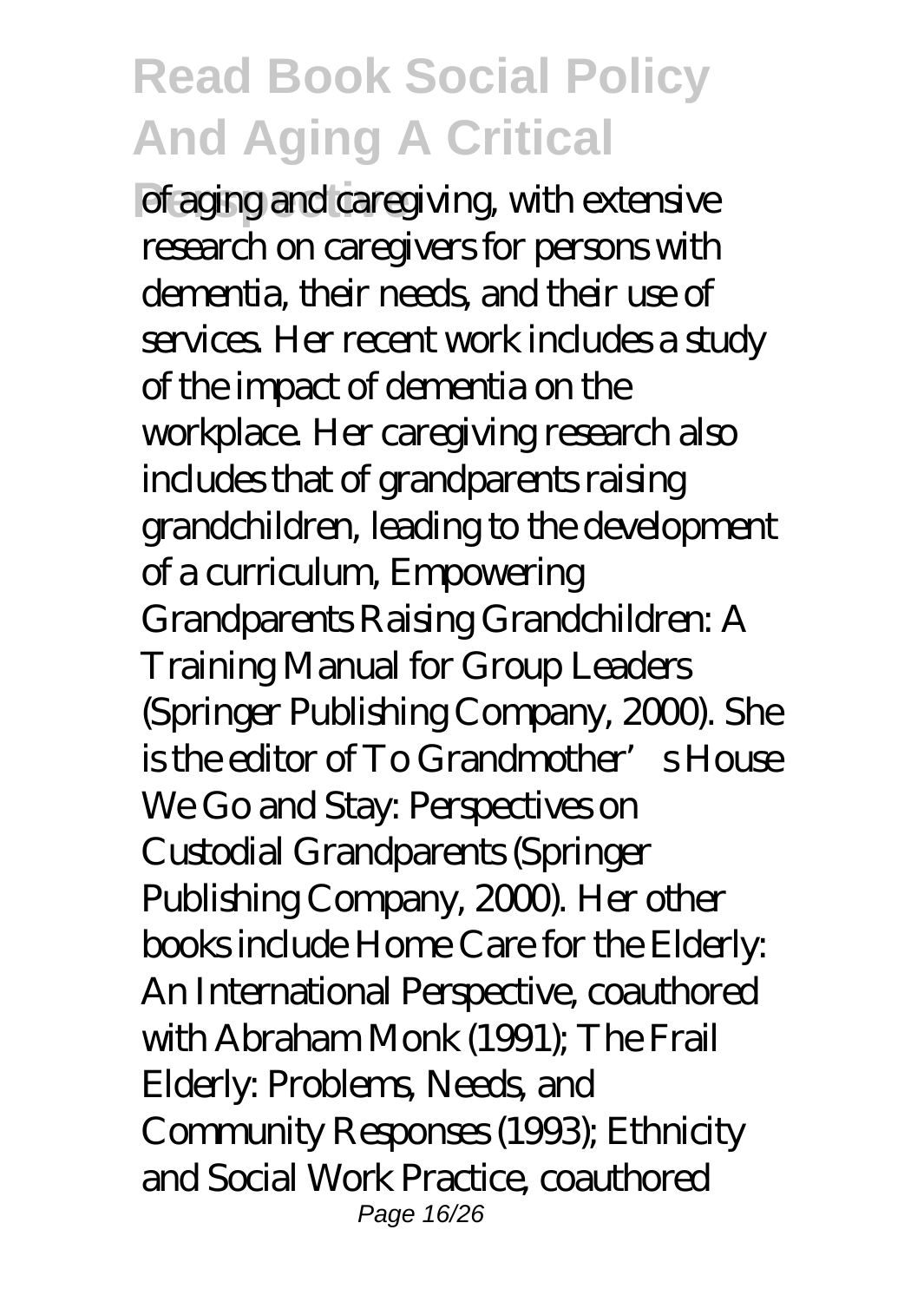with Paul Ephross (1998); Community Care for an Aging Society: Policies and Services (Springer Publishing Company, 2005); and Dementia and Social Work Practice (Springer Publishing Company, 2007).

This groundbreaking book provides comprehensive treatment of the political economy of aging by a scholar widely credited as the founder and key thinker of this field in the US and internationally. The body of work presented in this volume, in developing this critical perspective, aims to contribute to the understanding of old age and aging in the context of problems and issues of the larger social order in the world's most advanced capitalist nation, the U.S.A.. Since Estes' first writing on the political economy of aging in 1979, there has been growing recognition and incorporation of Page 17/26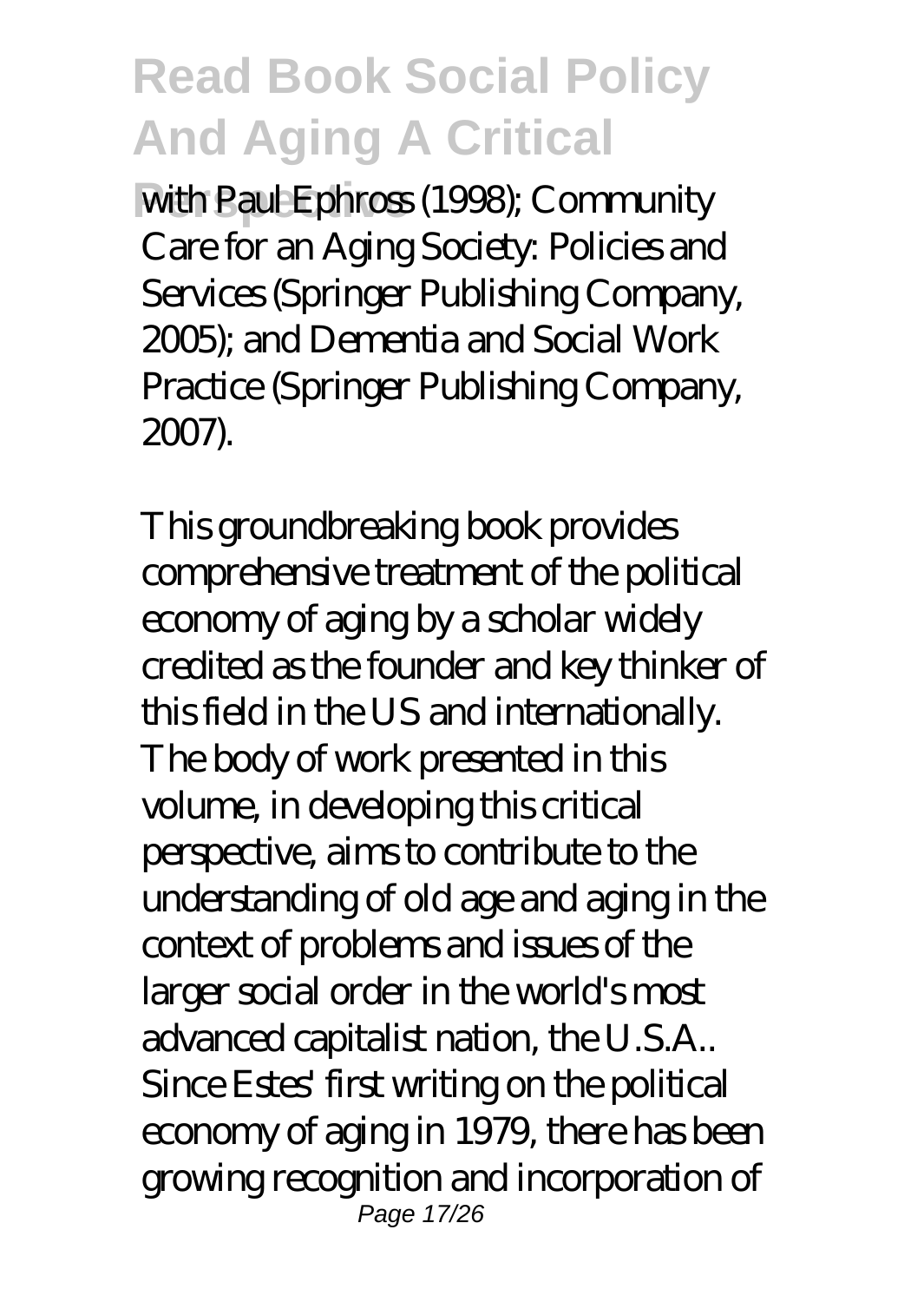**Per critical perspective as one of the major** paradigms in the field of aging.

Due to population explosion and a global increase in average life expectancies, an unprecedentedly high percentage of the world's population is aging. By the middle of this century there will be up to 2 billion individuals over the age of 65, a demographic shift never before experienced in our human history. In addition, declining birth rates in industrialized countries means a decrease in the number of adults under 64. In Aging Social Policies: An International Perspective the authors consider how policy – domestic and international – affects and will continue to affect the lives of our aging population.

Aging and Social Policy in the United States guides students through an Page 18/26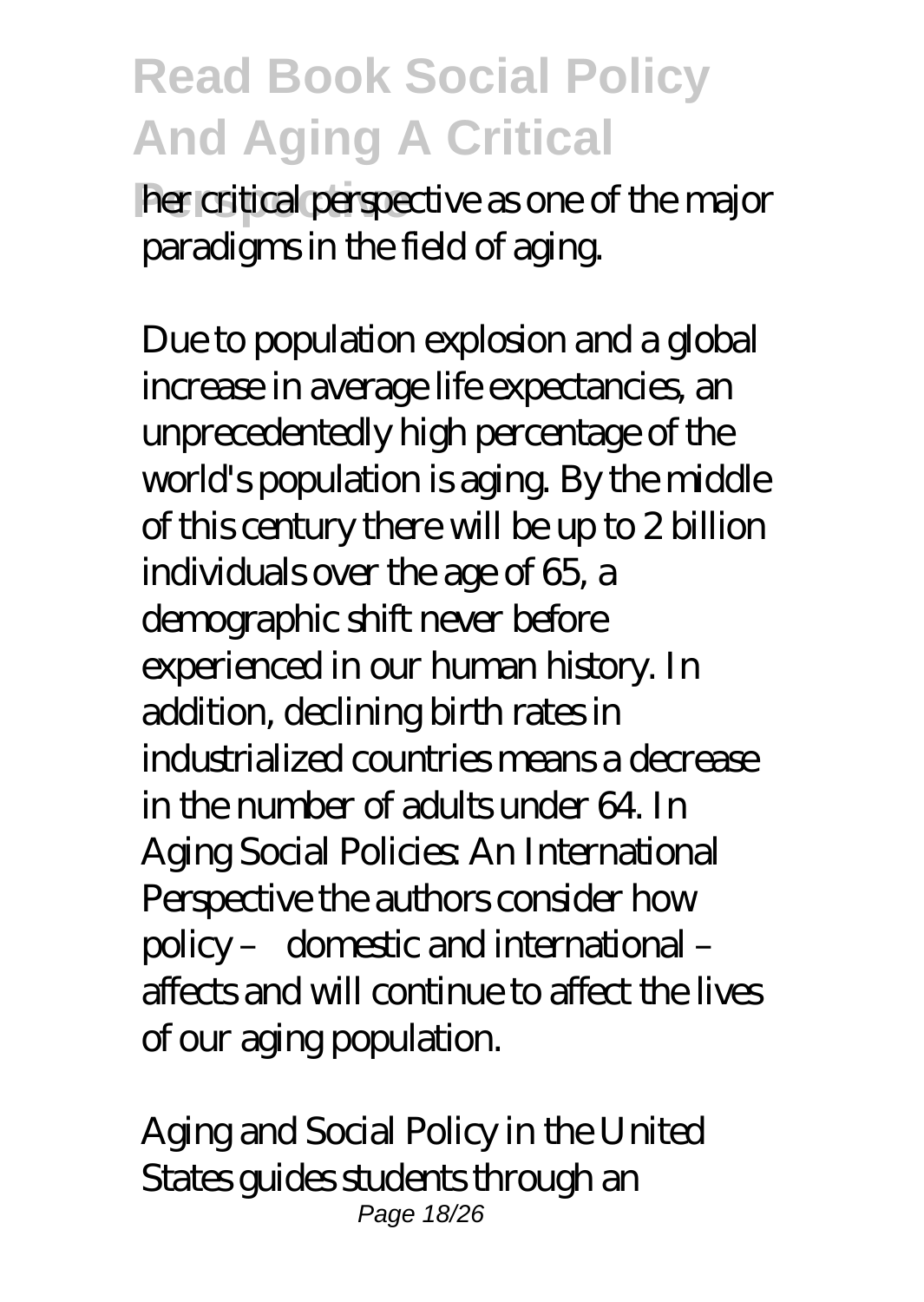exploration of social policies and policymaking that address the needs of older adults and their families. It situates the experiences of older adults in the context of their environment, examining social welfare policies that affect the rights and interests of older adults. The book begins with an introductory unit, providing a foundation for the book, defining key terms, describing how to analyze the impacts of a policy on a population, and examining the ways in which policy is positioned within societal assumptions. Utilizing the life course perspective, the middle three units of this book situate individual biological and psychological challenges of aging in the context of how they are addressed by individuals, families, and societies, identifying the strengths and challenges of existing and proposed social policies at each of these levels. The concluding unit Page 19/26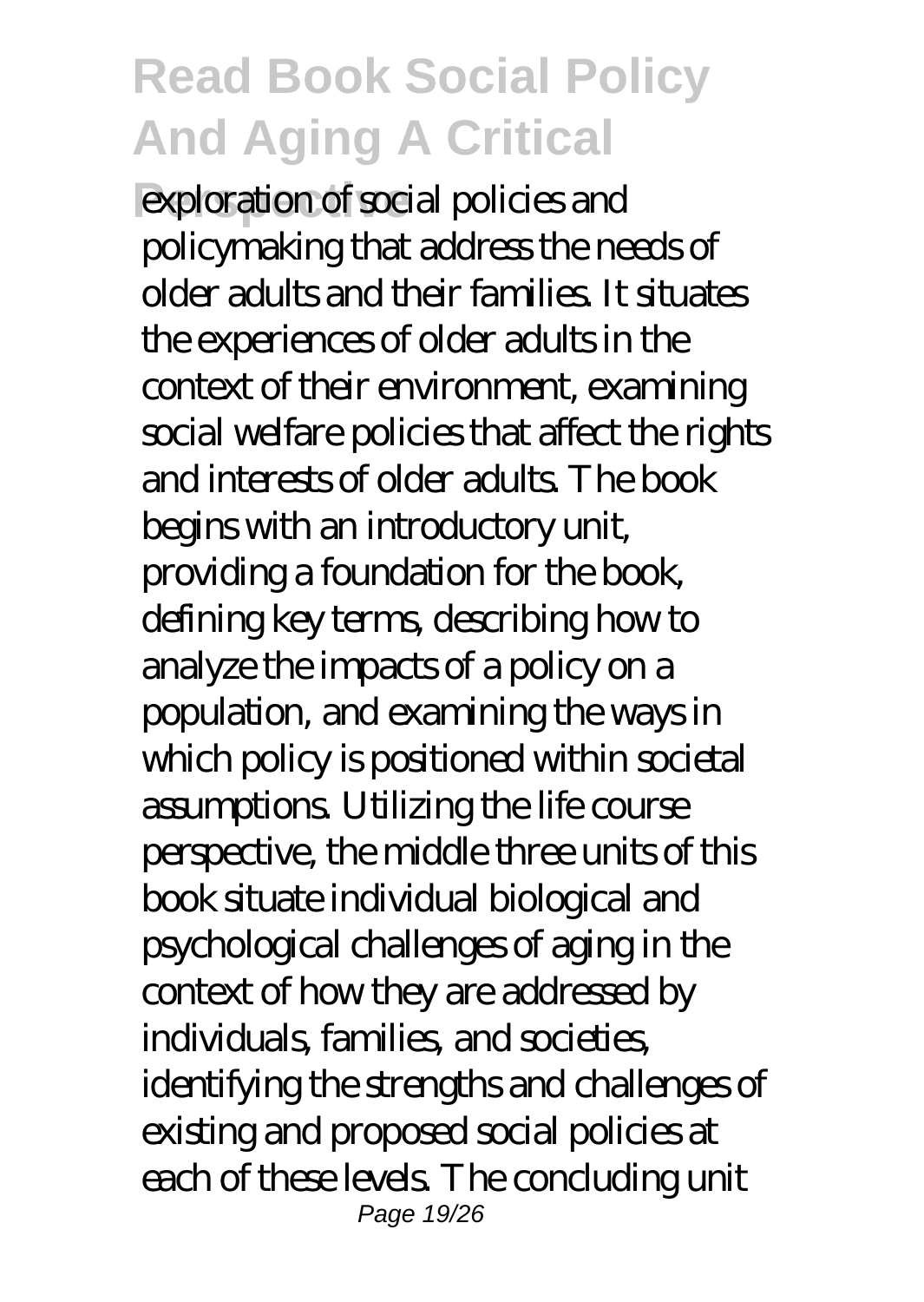**Perspective** provides comparative insights as to how aging issues are addressed in a sample of countries around the world. Aging and Social Policy in the United States provides undergraduate and graduate students with critical knowledge and perspectives on the complexities of addressing the needs of an aging population.

This series attempts to address the topic of aging from a wide variety of perspectives and to make available some of the best gerontological thought and writings to researchers, professional practitioners, and students in the field of aging as well as in other related areas.This volume is an invaluable resource for those persons seeking a broad, comprehensive coverage of current public policies and service programs for the elderly. Besides dealing with present gerontological services, it also explores the emerging challenges that Page 20/26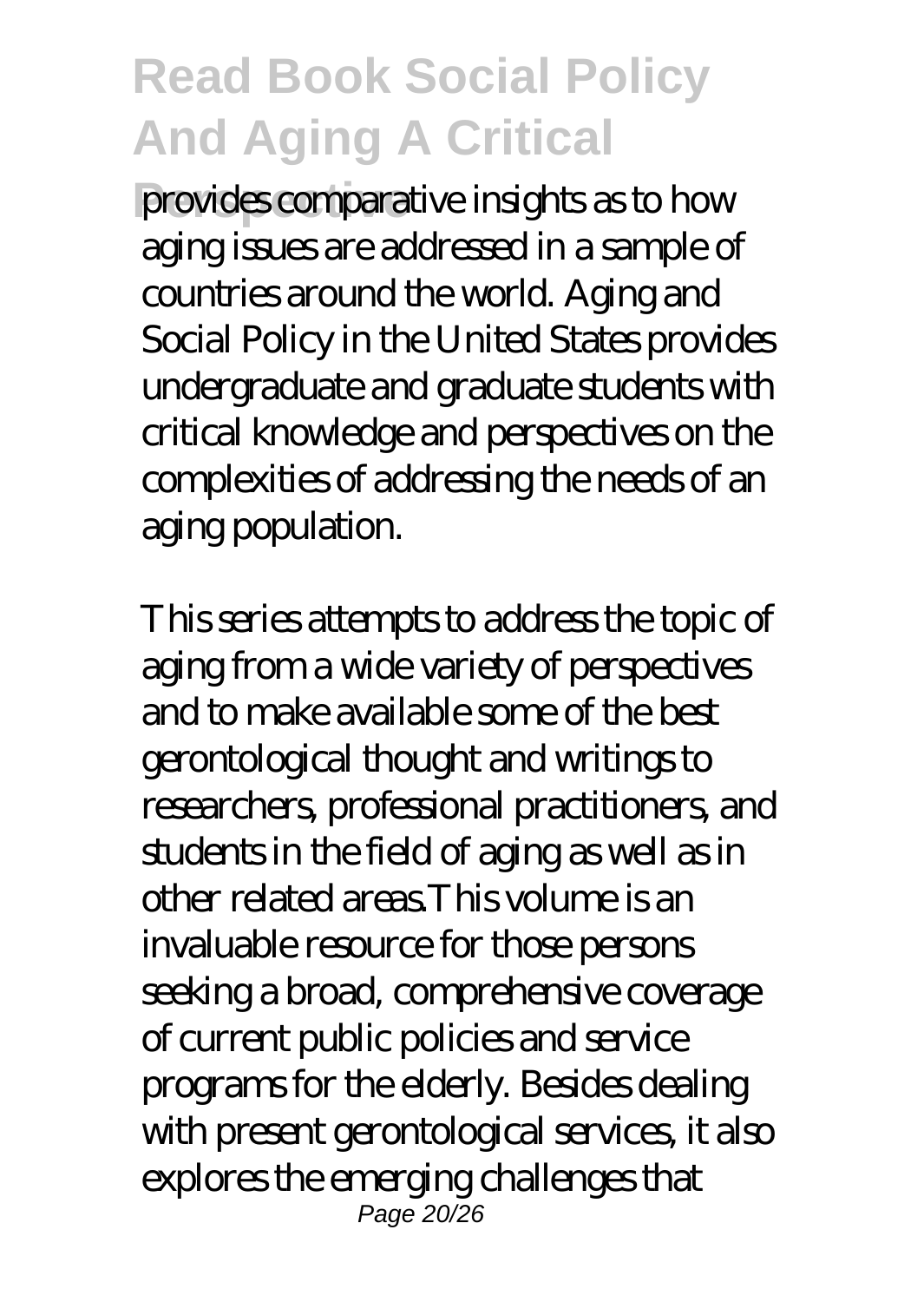**Phere services must face in the future. One** of the outstanding features of the book is that its contributors include some of the most prominent authorities in the field of gerontology. This is an exceptionally important and timely volume and is a much needed addition to the literature on aging.

Zeldes, Columbia University.

This perceptive volume presents conceptual, theoretical, and empirical approaches to social policy analysis comparing China and Nordic countries in their treatment of the elderly. An international panel of experts offers valuable policy insights into issues of housing, community care, family care, pensions and social security, and mental health as China translates and adapts Western examples, particularly those set Page  $21/26$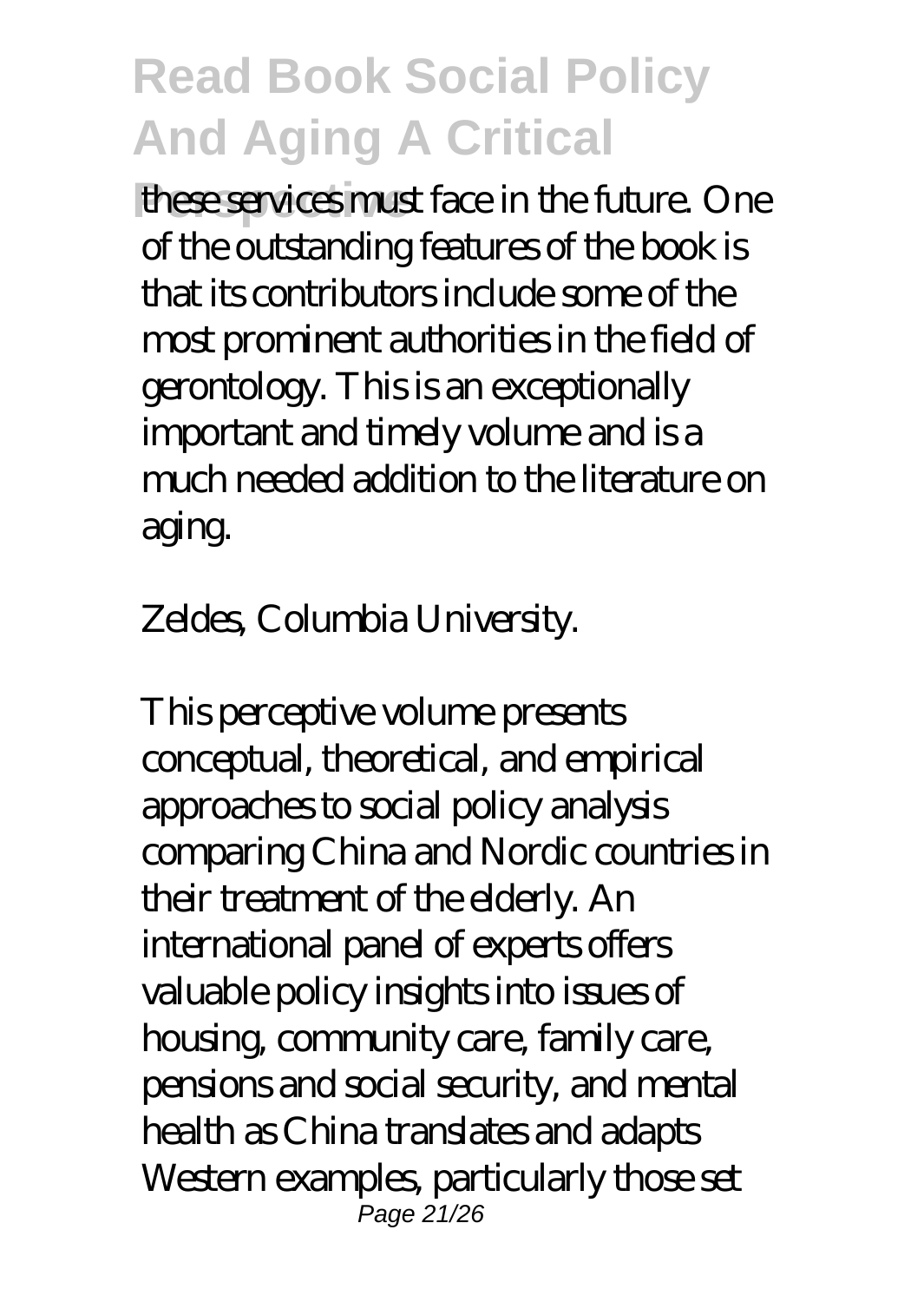by Norway, Sweden, and Finland. The book contrasts shared issues in the contexts of economic history, accountability and service improvements, and sustainability while also examining specifically Chi nese problems such as care gaps between urban and rural elders. Coverage also considers the centrality of aging policy in China as the nation works toward its long-term goal of eradicating poverty. Included among the topics: Building a welfare system with Chinese characteristics: from a residual type to moderate universalism. "Aging in community": historical and comparative study of aging welfare and social policy. Sweden: aging welfare and social policy in the 21st century. Policy responses to aging: care services for the elderly in Norway. China's elderly care policy and its future trends. Aging Welfare and Social Policy will interest professionals and researchers addressing questions of Chinese and Page 22/26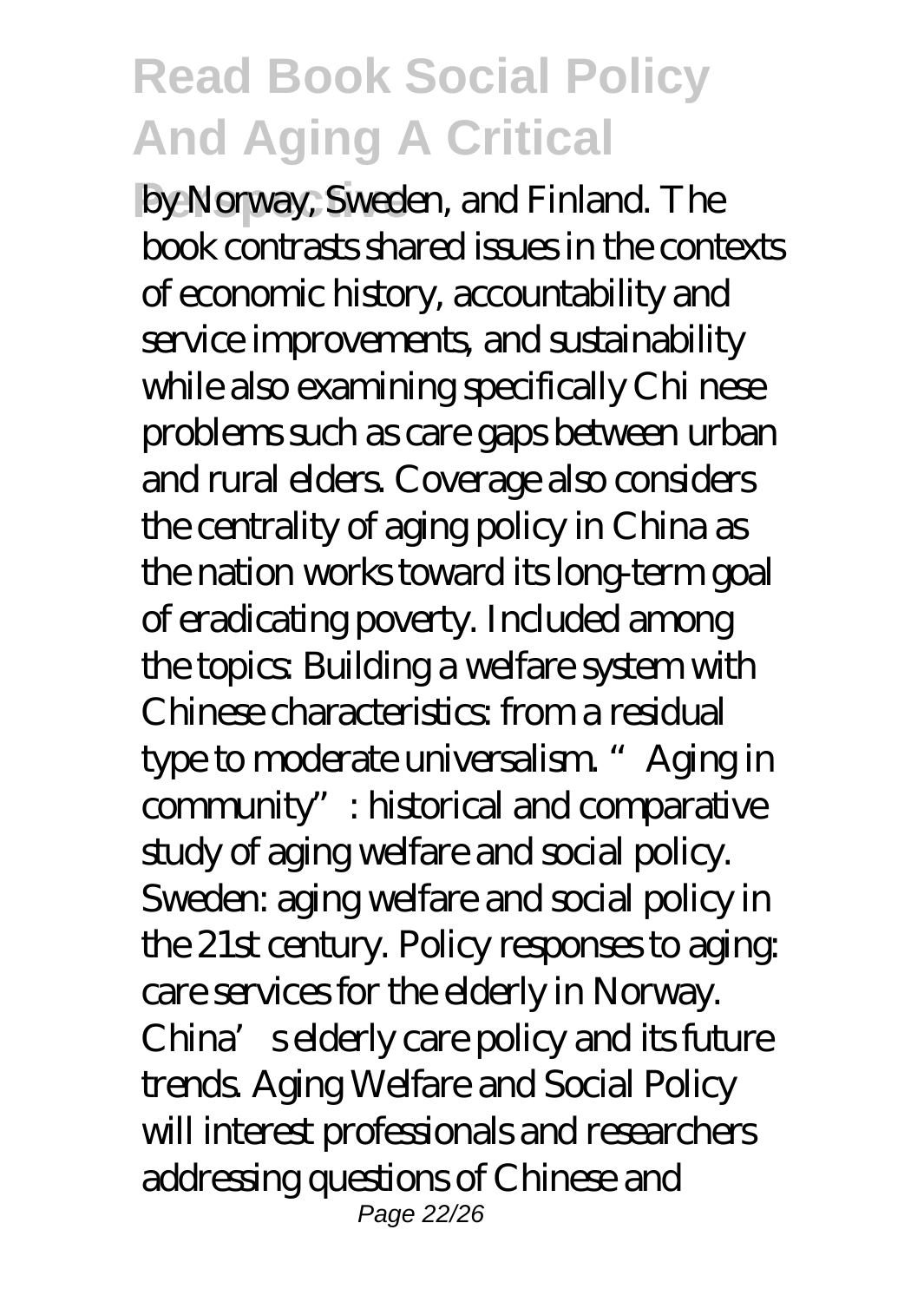comparative social policy, health psychologists, and sociologists focused on family, youth, and aging.

#### cs.hlth.cmmhlth

Handbook of Aging and the Social Sciences, Seventh Edition, provides extensive reviews and critical evaluations of research on the social aspects of aging. It also makes available major references and identifies high-priority topics for future research. The book is organized into four parts. Part 1 reviews developments in the field of age and the life course (ALC) studies and presents guidelines on conducting cohort analysis. Part 2 covers the demographic aspects of aging; longevity trends; disability and aging; and stratification and inequality research. Part 3 includes chapters that examine socioeconomic position and Page 23/26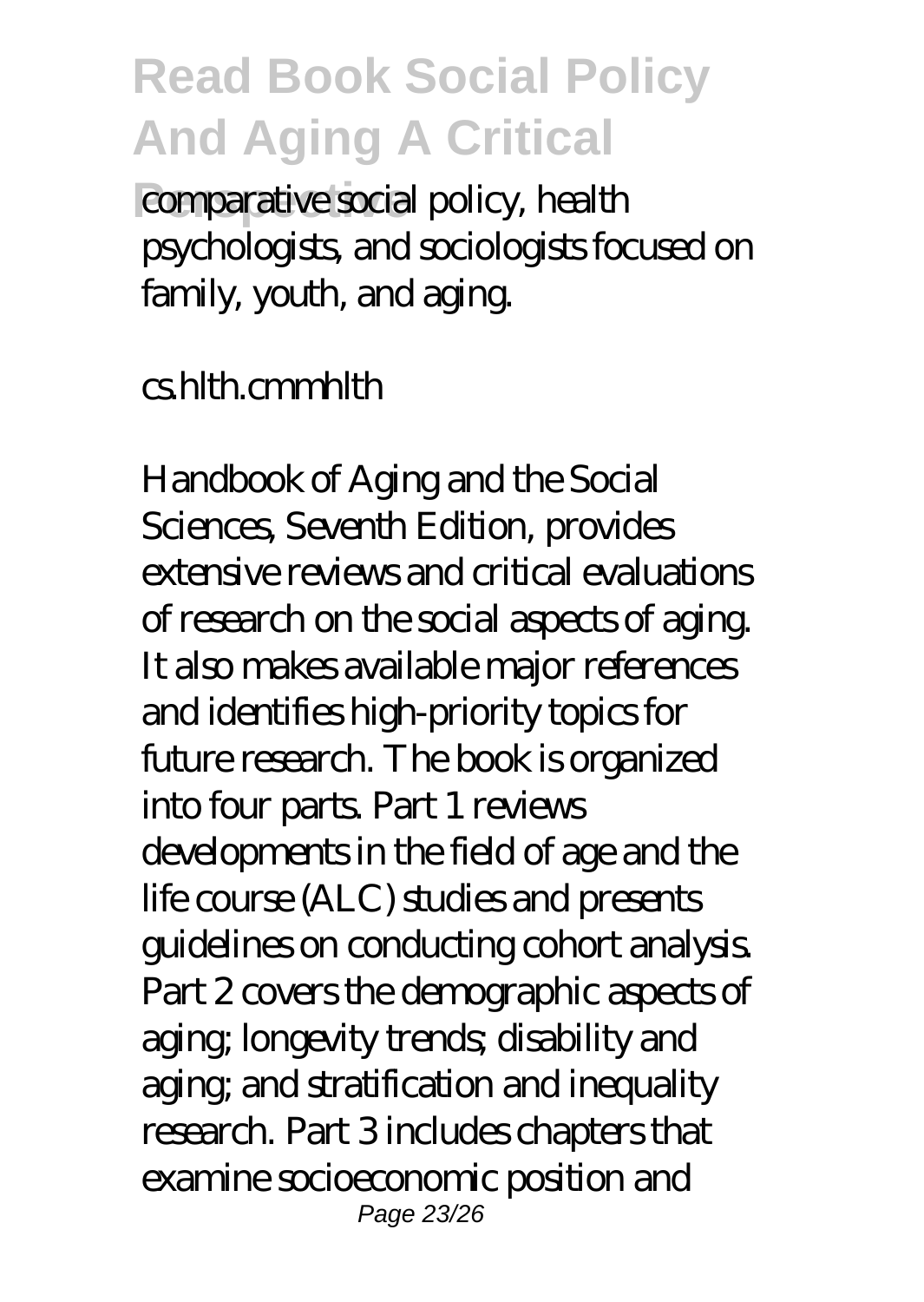**Perspective** racial/ethnic disparities in health at older ages; the role of social factors in the distribution, antecedents, and consequences of depression; and aspects of private wealth transfers and the changing nature of family gift-giving. Part 4 deals with pension reform in Europe; the political activities of older Americans; the future of retirement security; and gender differences in old age. The Handbook is intended for researchers, professional practitioners, and students in the field of aging. It can also serve as a basic reference tool for scholars, professionals, and others who are not presently engaged in research and practice directly focused on aging and the aged. Contains all the main areas of social science gerontological research in one volume Begins with a section on theory and methods Edited by one of the fathers of gerontology (Binstock) and contributors represent top scholars in Page 24/26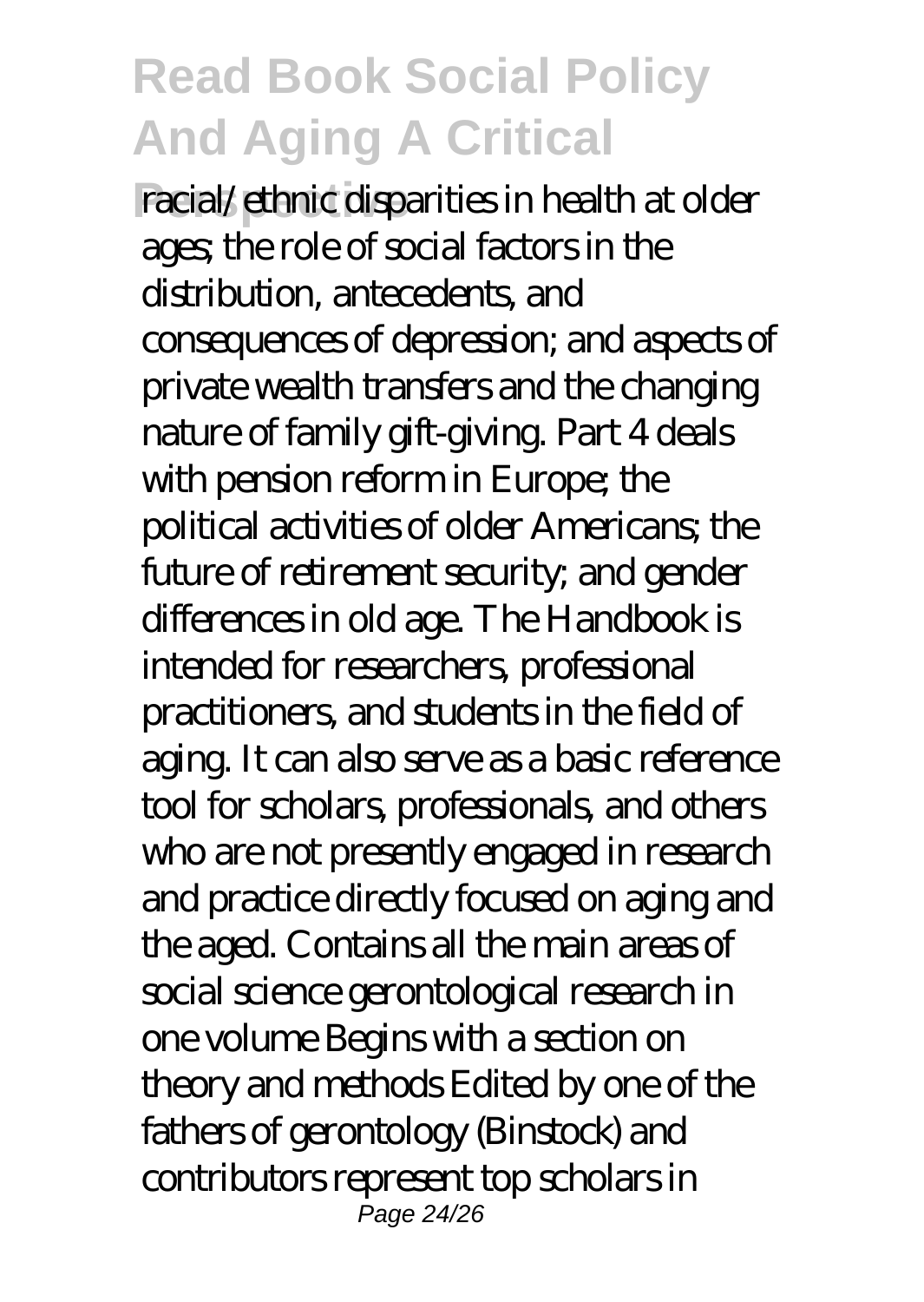# **Read Book Social Policy And Aging A Critical** *<u>perontology</u>* ive

Most older persons desire to remain living in the community, but those requiring care are often at risk of not having their needs met. Families may find themselves unable to care for their older relatives, while formal services are often unavailable or inaccessible. Policies and services are beginning to focus on the community rather than institutions as the primary axis for care. This book examines the many factors contributing to needs for care among older persons as well as the ways in which impairments are defined and responded to by both the individual and society. Focusing on practice and policy issues, Dr. Cox describes many of the early stage community care innovations that hold the promise of making contributions to the well-being and independence of the older population.

Page 25/26